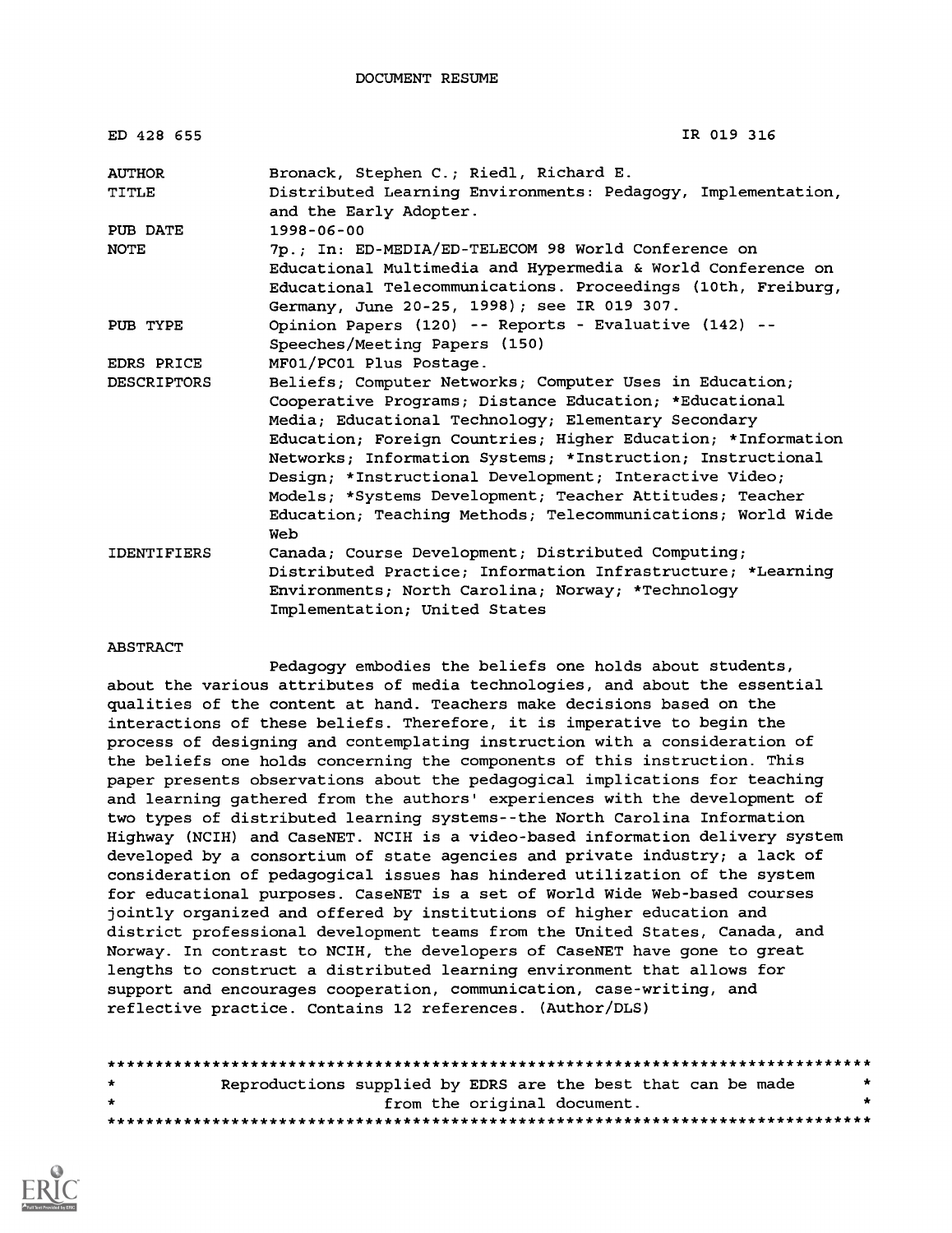"PERMISSION TO REPRODUCE THIS MATERIAL HAS BEEN GRANTED BY

TO THE EDUCATIONAL RESOURCES INFORMATION CENTER (ERIC)."

G.H. Marks

### Distributed Learning Environments: Pedagogy, Implementation, and the Early Adopter

Stephen C. Bronack Dept. of Leadership, Foundations, and Policy Curry School of Education University of Virginia 405 S. Emmet Street Charlottesville, VA  $22903 - 2495$ Bronack@virginia.edu (804) 924-3042

Richard E. Riedl Dept. of Leadership and Educational Studies Reich College of Education Appalachian State University Boone, NC 28608 Riedlre@appstate.edu  $(828)$  262 - 6104

U.S. DEPARTMENT OF EDUCATION<br>
Office of Educational Research and Improvement<br>
EDUCATIONAL RESOURCES INFORMATION<br>
CENTER (ERIC)<br>
This document has been reproduced as<br>
received from the person or organization<br>
originating it

□ Minor changes have been made to improve reproduction quality.

Points of view or opinions stated in this document do not necessarily represent official OERI position or policy.

Abstract: Pedagogy embodies the beliefs one holds about students, about the various attributes of media technologies, and about the essential qualities of the content at hand. Teachers make decisions based on the interactions of these beliefs. Therefore, it is imperative that one begins the process of designing and contemplating instruction with a consideration of the beliefs one holds concerning the components of this instruction. This paper offers some observations about the pedagogical implications for teaching and learning gathered from our experiences with the development of two types of distributed learning systems: the North Carolina Information Highway, a video-based system and CaseNET, a World Wide Webbased system.

The widespread interest in network-based learning – partially spurred by the 1993 introduction of the World-Wide Web – has instigated an examination of the underlying structures and assumptions in K-12 and higher education concerning what constitutes sound instruction, and the role that distributed learning environments play in such educational endeavors. What is emerging from such interests is a recognition that traditional teaching practices are often at odds with those to which the new media lend themselves. The result is often a state of cognitive dissonance in which the teachers and students struggle to bring old knowledge to bear on new situations. In a recently released report entitled Technology and the New Professional Teacher: Preparing for the 21st Century Classroom, the National Council for Accreditation of Teacher Education [NCATE 1997] offered the following:

Teachers may be forgiven if they cling to old models of teaching that have served them well in the past. All of their formal instruction and role models were driven by traditional teaching practices. Breaking away from traditional approaches to instruction means taking risks and venturing into the unknown. But this is precisely what is needed at the present time. (Pg. 5)

The "old models" and "traditional approaches" mentioned in this study are deeply rooted in the beliefs teachers hold about teaching and learning, as well as the images they hold of themselves as teachers and their students as learners. These images provide the foundation for the development of certain metaphors which teachers use to guide their practices in instructional environments. What we offer in this paper are some observations about the pedagogical implications for teaching and learning gathered from our experiences with the development of two types of distributed learning systems: the North Carolina Information Highway, a video-based system and CaseNET, a World Wide Web-based system.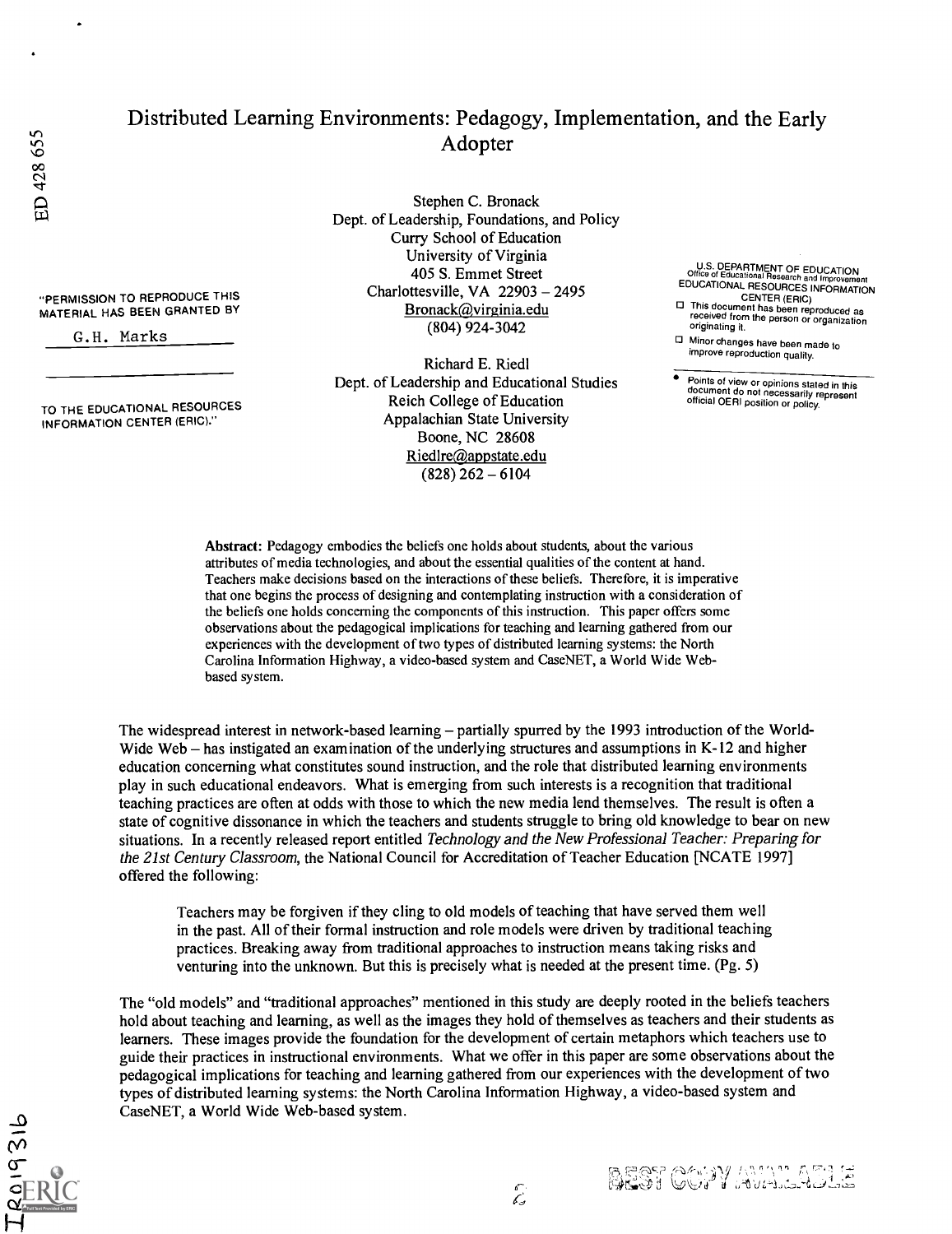#### The North Carolina Information Highway'

The North Carolina Information Highway (NCIH) is a video-based information delivery system developed by a consortium of state agencies and private industry. Widely regarded as one of the most well-developed information systems in the United States, the NCIH is a fiber-based network that utilizes the latest telecommunications technology  $-$  including ATM and SONET  $-$  to create a statewide network for information transfer. The following vision is offered from the NCIH website:

The implementation of the network will result in the construction of an information highway ... analogous to the building of the interstate highway system in the 1950s and 60s. Just as the structure of interconnecting multi-laned highways has provided a faster and more efficient way to move products and people, the high-speed network will carry information to all points of the state reliably and economically. This information includes ... interactive video-based education classes for sharing the best teachers to improve the quality of instruction and to offer advanced courses ... to all of the state's students, statewide access to books, periodicals and technical journals contained in our leading research libraries, and vivid, detailed results of complex engineering and biological/medical calculations performed by our supercomputer for universities and advanced research centers.

Indeed, the NCIH is a technically advanced and sophisticated system. North Carolina now boasts a digital infrastructure that is unparalleled, and supports the potential for commerce, education and communication between individuals at all ends of the state.

However, a lack of consideration for pedagogical issues and an ill-conceived vision for its use in learning environments have hindered utilization of the system for educational purposes. For example, the cost for utilization is prohibitive. The implementation model employed by the developers requires sites to secure funding to participate. Although the state Office of the Controller provided grants to qualified applicants for one-time expenses, no clear vision for sustained funding has ever been advanced. One consequence of this is that sites that have secured funding are almost compulsive about using the system, even if it does not address a clearly articulated need. Another consequence is that the statewide system reaches many fewer locations than projected.

In addition, data is not part of the standard NCIH package  $-$  though it is an option. This may, initially, be viewed as a possible oversight; in fact, it is not. The NCIH is, by design, a video-based network. This fact makes explicit some implicit beliefs which decision-makers and developers hold about the nature of the delivery of effective "interactive" education, since video sites rarely have the computing capacity requisite for a combined video- and computer-based learning environment. The composite result of such conditions is that many school systems have been effectively left behind because resources went toward building a system they could not afford and that the system that has been built is used more to justify its use than with good pedagogical practice in mind.

What is evident to us, concerning the dilemma presented by the NCIH, is that decision-makers associated with the design and implementation of the system are clearly operating under some assumptions about teaching and learning that are not conducive to the effective utilization of the environment for teaching and learning. The most obvious fallacy lies in the assumption that teaching via the NCIH is really the same as teaching in a classroom. When the traditional approaches fail to elicit the expected responses, many are unable to make the appropriate adjustments required to make it work. While Newton's law - that every action has an equal and opposite reaction – does not quite fit here a version, modified for human terms, which reads that every action has unintended consequences fits very well. What we see is a large number of unintended consequences that are not always recognized as artifacts of applying traditional pedagogical practices to new communications environments. What has been noticeably lacking is any systematic way of looking at the various telecommunications tools and analyzing them in terms of what they can and cannot do within a learning environment.

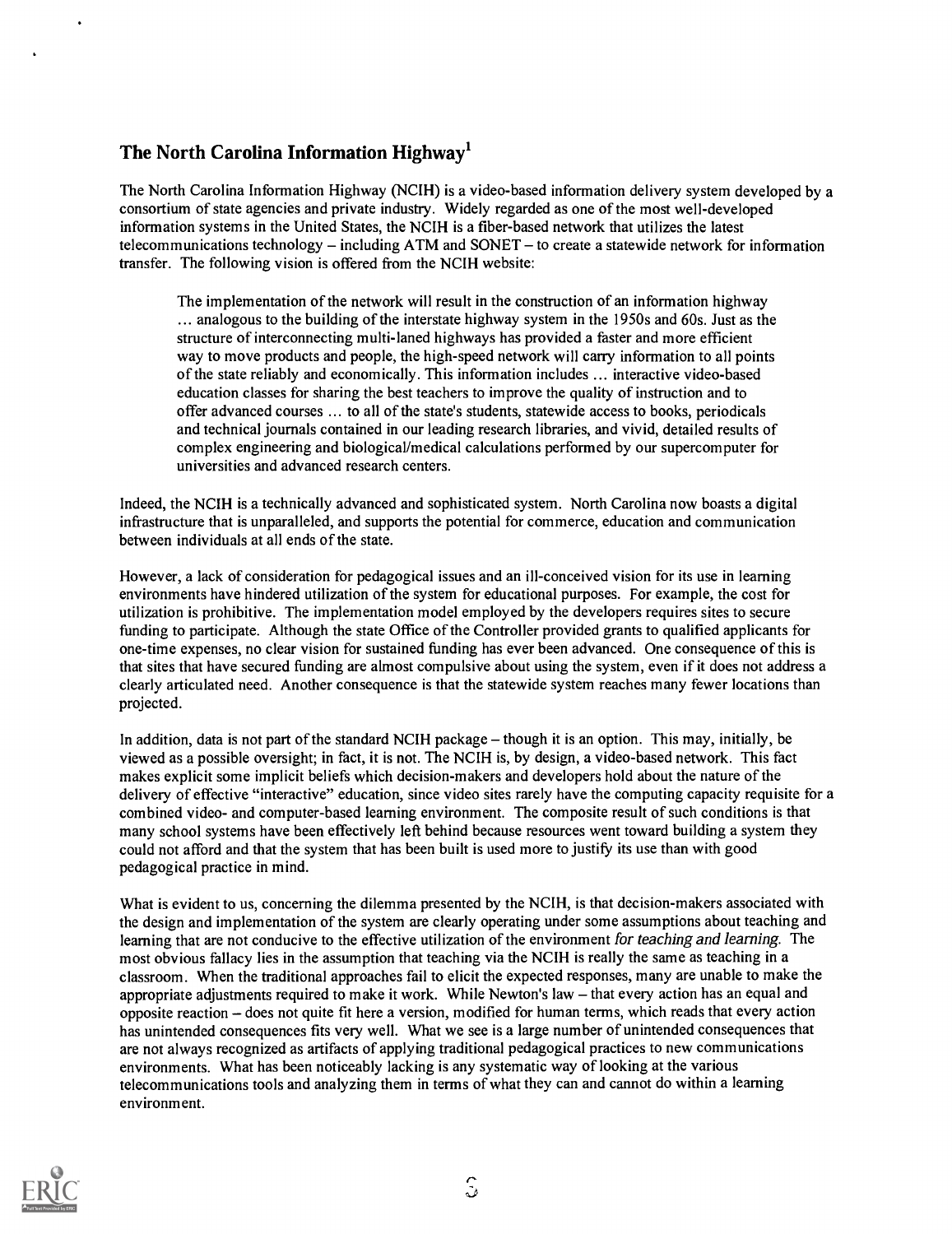Alan Kay [Kay 1992] of Apple Computers suggests that people often view new technology in terms of solving old problems before learning that the new technology may make the old problems irrelevant and bring with it new problems or issues. His primary example is the motion picture camera. It existed for 50 years, used primarily as a novelty and as a way to bring a stage play to audiences – using a fixed camera in the position of the audience, focused on the actors on a stage. Such was the prevalent model until D.W. Griffith introduced the motion picture as a distinct art form, through use of close ups, wide-angle shots, different camera positions, and cutting from or into action, and so forth.

The same can be said of the computer and of telecommunications technologies and their use in teaching and learning settings. First efforts historically have been to use the technology in the context of existing pedagogies. Yet, if one studies and understands the inherent characteristics of the various technologies -- what the technology can and cannot  $do$  – one begins to recognize the need to break down the old models and get to the essence of what we want to accomplish. To achieve this recognition requires an analysis of the various modes of communication and interaction enabled by the technology, itself, that are conducive to supporting the kind of learning and engagement desired.

Some [Perkins 1990; Pea 1990; Salomon 1990] have suggested that distributed environments result in a diffuse sense of cognition – where what is "known" lies in the interaction between individuals and artifacts, such as computers and other technological devices. However, Kozma [Kozma 1991] suggests that:

Some students will learn a particular task regardless of the delivery device. Others will be able to take advantage of a particular medium's characteristics to help construct knowledge. Many teachers, it may be said, are no different with regard to their instructional methodologies. (Pg. 205)

A focusing question for those interested in implementation would be: what enduring cognitive and pedagogical effects are enabled when an individual is engaged in and with such distributed environments? Previous conceptions of teaching and learning are informed or altered by interaction within such environments and, perhaps even more important, such interactions shape and alter the media, as well. In his reaction to Clark [Clark 1983], Kozma [Kozma 1991] offers the following support:

Medium and method have a more integral relationship; both are part of the design....the medium enables and constrains the method; the method draws on and instantiates the capabilities of the medium. (pg. 205)

#### $CaseNET<sup>2</sup>$

CaseNET is a set of WWW-based courses jointly organized and offered by institutions of higher education and district professional development teams from the U.S., Canada and Norway. Participants include both inservice and preservice educators. CaseNET is not "distance education" in the typical sense of the term. Students meet physically at a particular site and given time and are guided by an instructor on-site. Course readings, instructional materials, and opportunities to discuss educational issues are available through Web-based discussions and videoconferencing.

Site instructors use case methods--similar to instructional approaches used in business, law and medicine--to bridge educational theory and real-life practice in schools through "slices-of-life" scenarios that capture situations in real classrooms. Participants attend to standards of learning and assessment, issues of teaching across the content areas, and challenges of using technology to solve problems in schools while applying an educational problem-solving model for making sound judgments in the demanding situations educators so frequently encounter.

CaseNET encourages participants to:

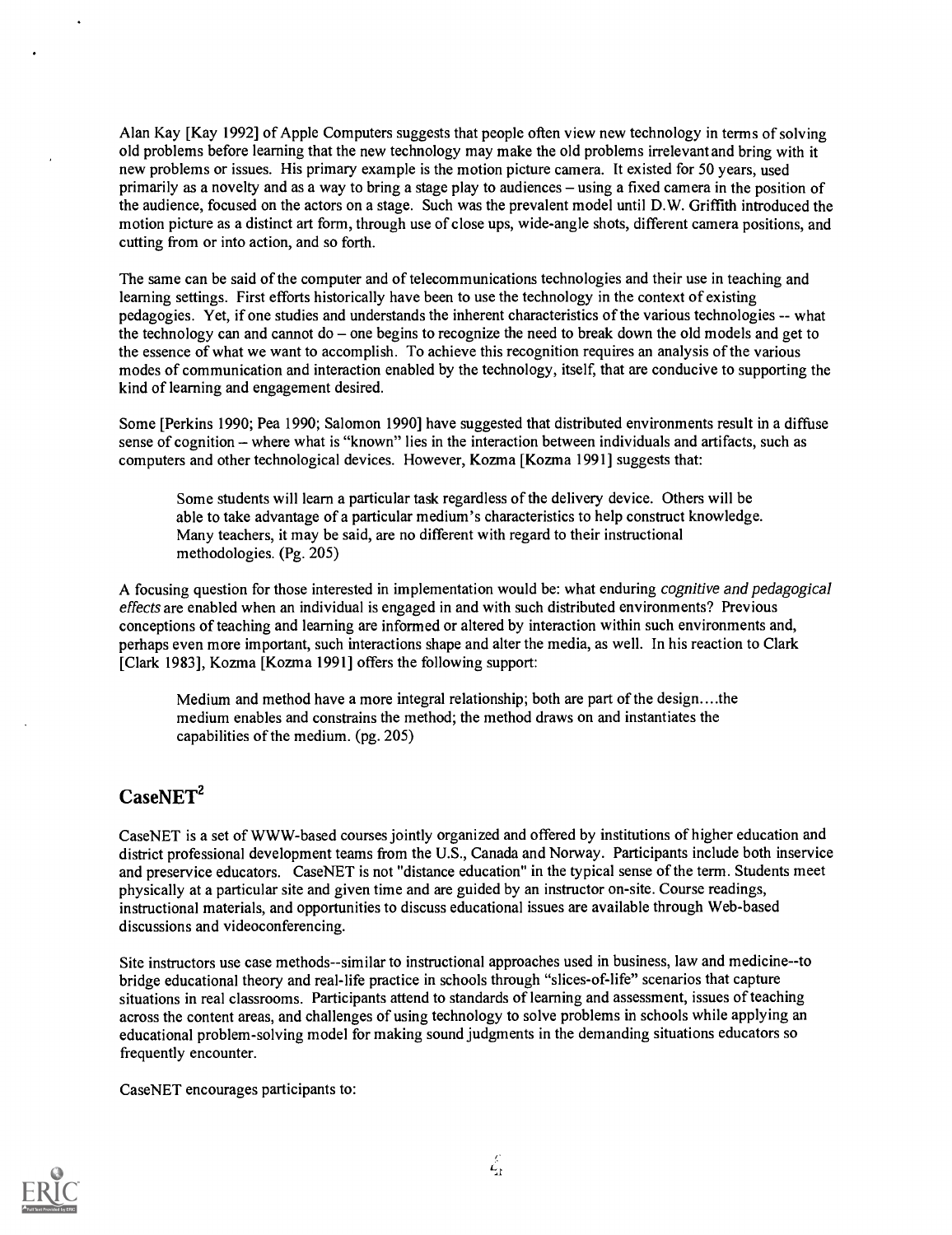- 1. cooperate within teams and compare analyses across teams in search of solutions to real-life educational problems,
- 2. link with people from other sites to concentrate on case issues,
- 3. write cases for use in school-embedded staff development and/or in their classrooms, and
- 4. prepare for continued professional development through "reflection."

CaseNET is an attempt to match the inherent characteristics of certain types of communication tools with learning activities deemed useful for teacher development. Instructors are using technology with an understanding of what it is that students need to do to develop as professional educators and also with a clearer conception of what role they, as teachers, play in such an environment. In large part, both student and instructor are actively engaged in sharing, questioning, and directly experiencing the consequences of making teaching decisions. The developers of this environment have gone to great lengths to construct a distributed learning environment that allows for support and encourages the requisite behaviors listed above. Successful CaseNET instructors do not try to match the method to the media but, rather, extract the meaningful components of the media to support their pedagogical decisions.

#### The Role of Pedagogy and Belief

One's pedagogy embodies the beliefs one holds about students, about the various attributes of media technologies, and about the essential qualities of the content at hand. Teachers make decisions based on the interactions of these beliefs. Therefore, it is imperative that one begins the process of designing and contemplating instruction with a consideration of the beliefs one holds concerning the components of this instruction. William James, the founder of American psychology, suggests that belief must begin with the act of believing as it relates to hypotheses and options.

James introduces live and dead hypotheses in his essay The Will to Believe [James 1897]. Live hypotheses are ones that truly may be possible, for example: "Students learn best through direct lecture." Dead hypotheses are ones that are not believed possible. When competing hypotheses present themselves, belief is engaged, and a decision requiring action and decision between two or more genuine options must be made. Though options may be a combination of (1) living or dead, (2) forced or avoidable, and (3) momentous or trivial, a genuine option is one that is living, forced and momentous.

Options are living when a choice between to live hypotheses is presented, as opposed to a choice between a live and a dead hypothesis. For example, choosing between "Students learn best via lecture" and "Students learn best via student-directed activity" presents a live option, since either may be considered plausible. However, choosing between "Students learn best via lecture" and "All students are incapable of learning anything" is a dead option. An option is forced when the option of "doing nothing" does not exist. Choosing between instructional methods is often a forced choice, especially when presented with an unfamiliar teaching setting. Finally, an option is momentous when the opportunity to choose between competing hypotheses presents a situation that is unique, significant and irreversible. Certainly, choosing to teach via a distributed learning system like the NCIH or CaseNET would qualify as unique, significant and  $-$  for the duration of that particular period of instruction, at least – irreversible.

Genuine options exist for teachers in all instructional situations. However, when considering instruction via distributed learning systems, the element of clarity is often missing from the decision-making process, due to a lack of understanding of which options, exactly, are the genuine ones and which are not. The implications of these options are often less clear because of an inadequate amount of attention to beliefs and their roles. However, the pedagogical constructs, which result from the choices between perceived genuine options, are still explicit. These constructs are girded by the beliefs and assumptions teachers hold about how students think and how students learn, stemming from what Bruner [Bruner 1996] refers to as a "folk pedagogy."

The similarities between traditional instructional methods and those methods most effective within distributed learning environments that some have implied are not as closely aligned as many wish. Projecting such similarities upon the distributed learning environment suggests a certain amount of continuity and congruence with more familiar environments for teaching and learning, and tends to reinforce some reasonably poor

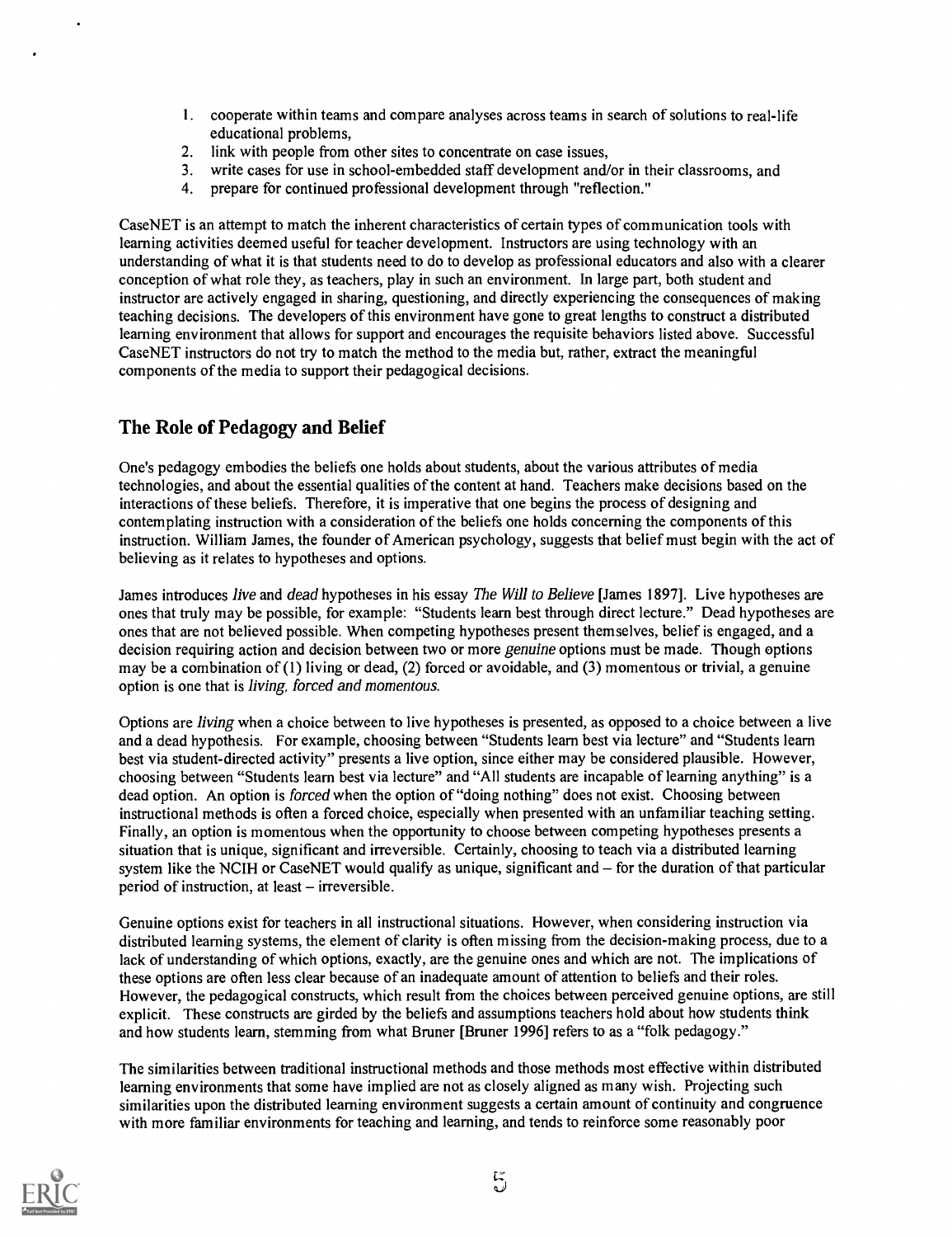teaching decisions. The instructional method that appears to offer the closest point of confluence appears to lie within the lecture mode so teachers and students often find themselves slipping comfortably into the roles of didactic teacher and learner which have seemed to serve them so well in more traditional environments.

There appears to be an inverse relationship between the amount of bandwidth available and the degree of creativity exhibited by the teacher and learners working within the distributed learning environment [Riedl 1994]. That is, the people with the largest amount of bandwidth, which often presents an environment that appears to be very much like a regular classroom as in the case of the NCIH videoconferencing environment, seem to be the least creative. Those with virtually no bandwidth  $-$  typified by those with simple modem access, only – tend to create very interesting learning scenarios.

There is a kind of "professional dissonance" that the use of narrow bandwidth causes when good teachers encounter it. Their habits and assumptions about teaching and learning are challenged -a bit of the Deweyan "problematic" is introduced  $-$  and they have to be more cognizant, more aware, more active in how they address the idiosyncrasies of the learning environment. Those with bandwidth, however, may fall more easily back on older, more comfortable models that fit – more of a "resonance," between new technology and old teaching. This opportunity is often unavailable to those without the bandwidth.

Successful implementation requires an understanding of the characteristic considerations of early adopters and a recognition of how these early adopters perceive the innovation [Rogers 1983]. How effectively the adoption and diffusion of a particular innovation proceeds is directly related to the:

- (a) advantageousness of the innovation;
- (b) compatibility with existing values, experiences and needs;
- (c) level of complexity during use;
- (d) testability; and
- (e) observability of direct implications of the innovation [Rogers 1986; Wells & Anderson 1997].

Diffusion relies greatly on the ability to capture those characteristics and somehow relate them to those widely held beliefs common throughout the social/institutional culture system. Teachers who are not looking for different ways to do things do not venture into the narrow bandwidth environment at all.

Those who are looking for ways to open new experiences and exposures to their students do explore the technologies looking for ways to open new opportunities and, thus, we find more creativity. The desire to be creative and to do things differently is the impetus that helps these teachers move into more interesting ways to use the technology and to solve the problems that threaten to get in the way of their efforts. In order to successfully sustain creative and effective usage of distributed learning systems, teachers and decision-makers need to be tuned into the pedagogical assumptions which guide their decisions when planning for integration into educational settings.

#### References

[Bruner 1996] Bruner, Jerome (1996). The culture of education. Cambridge, MA: Harvard University Press.

[Clark 1983] Clark, R. (1983). Reconsidering research on learning from media. Review of Educational Research, 53, 445-459.

[James 1897] James, William (1897). The will to believe and other essays in popular philosophy. Longmans, Green & Company: New York, NY.

[Kay 19921 Kay, A. (1992) Keynote presentation to the National School Board Association's Technology and Learning Conference in Dallas, TX.

[Kozma 1991] Kozma, R. B. (1991). Learning with media. Review of Educational Research. 62 (2), 179-211.

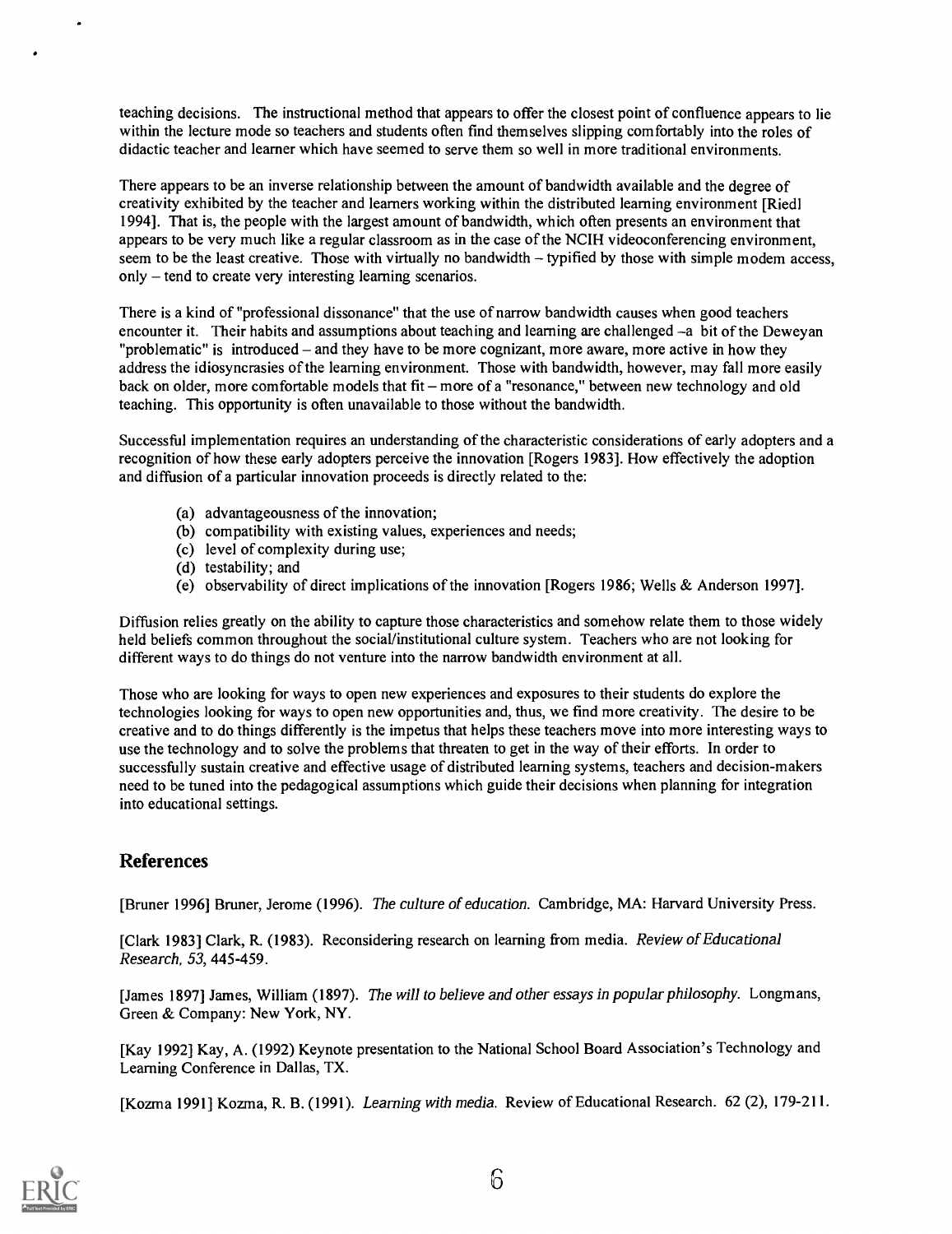[NCATE 1997] National Council for Accreditation of Teacher Education (1997). Technology and the New Professional Teacher: Preparing for the 21st Century Classroom.

[Pea 1990] Pea, R. (1990, April). Distributed intelligence and education. Paper presented at the annual meeting of the American Educational Research Association, Boston, MA.

[Perkins 1990] Perkins, D. (1990, April). Person plus: A distributed view of thinking and learning. Paper presented at the annual meeting of the American Educational Research Association, Boston, MA.

[Riedl 1994] Riedl, R.E. (1994, Spring). Bandwidth and Creativity: An Inverse Relationship? T.I.E. News. 5 (3), 25-26.

[Rogers 1983] Rogers, E. M. (1983). Diffusion of innovations (3<sup>rd</sup> ed.). New York: The Free Press.

[Salomon 1990] Salomon, G. (1990, April). If intelligence is distributed, what about the cultivation of individuals' abilities? Paper presented at the annual meeting of the American Educational Research Association, Boston, MA.

Wells & Anderson 1997] Wells, J.G. and Anderson, D. K. (1997). Learners in a telecommunications course: Adoption, diffusion, and stages of concern. Journal of Research on Computing in Education. 30 (1), 83-105.



 $<sup>1</sup>$  The North Carolina Information Highway website is http://www.ncih.net</sup>

<sup>2</sup> The CaseNET website is http://casenet.edschool.virginia.edu